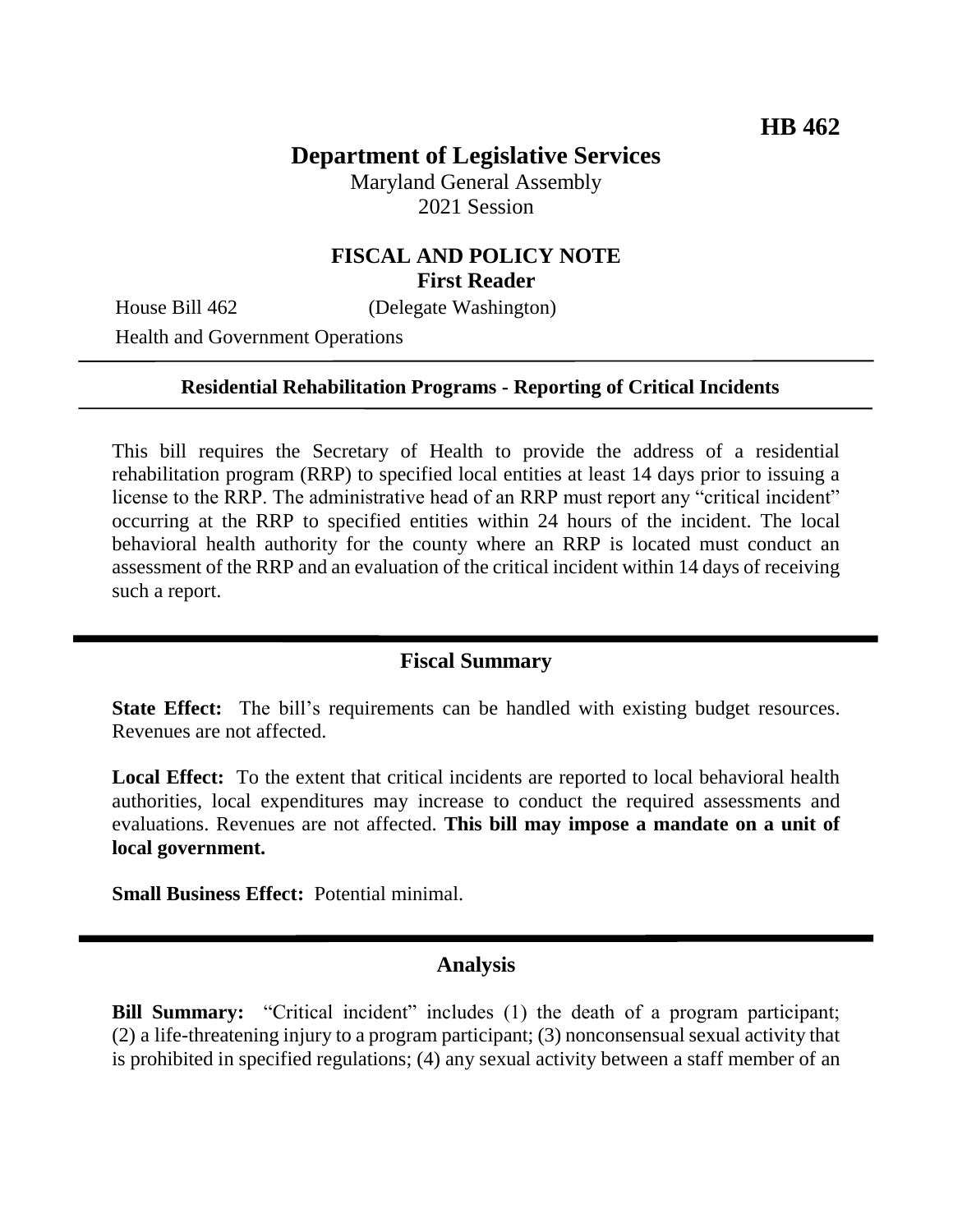RRP and a program participant; and (5) the evacuation of a building, if the evacuation disrupts the operations of an RRP.

At least 14 days before issuing a license to an RRP, the Secretary of Health must provide the address of the RRP to the local health department (LHD), the local department of social services, the local behavioral health authority, and the law enforcement agency for the county in which the RRP is located. Within 24 hours of receiving notification of a critical incident, the administrative head of an RRP must report the critical incident to these same entities.

**Current Law:** In order for an RRP to be licensed, it must meet several standards:

- service individuals with a mental disorder;
- be operated by a licensed psychiatric rehabilitation program for adults;
- lease or own the site;
- be approved by the Behavioral Health Administration for RRP funding;
- provide a home-like supportive residential environment;
- provide services for no more than three individuals per RRP site, unless also licensed as a group home;
- promote the individual's ability to engage and participate in appropriate community activities;
- enable the individual to develop the daily living skills needed for independent functioning;
- have on-site staffing as needed and staff that is available on call at all times;
- meet specified site requirements that can be verified through an annual inspection; and
- have a written policy regarding the development of and process for implementation of a managed intervention plan and, if executed, a transition plan, both of which meet certain specifications.

**Local Expenditures:** The Maryland Association of County Health Officers advises that LHDs that run the behavioral health authority for their locality can absorb the bill's requirements within existing resources; however, the volume of critical incidents reported in each locality and the level of reporting and investigating necessary will ultimately determine the extent of the impact on local expenditures. Any impact on individual jurisdictions is likely to be minimal.